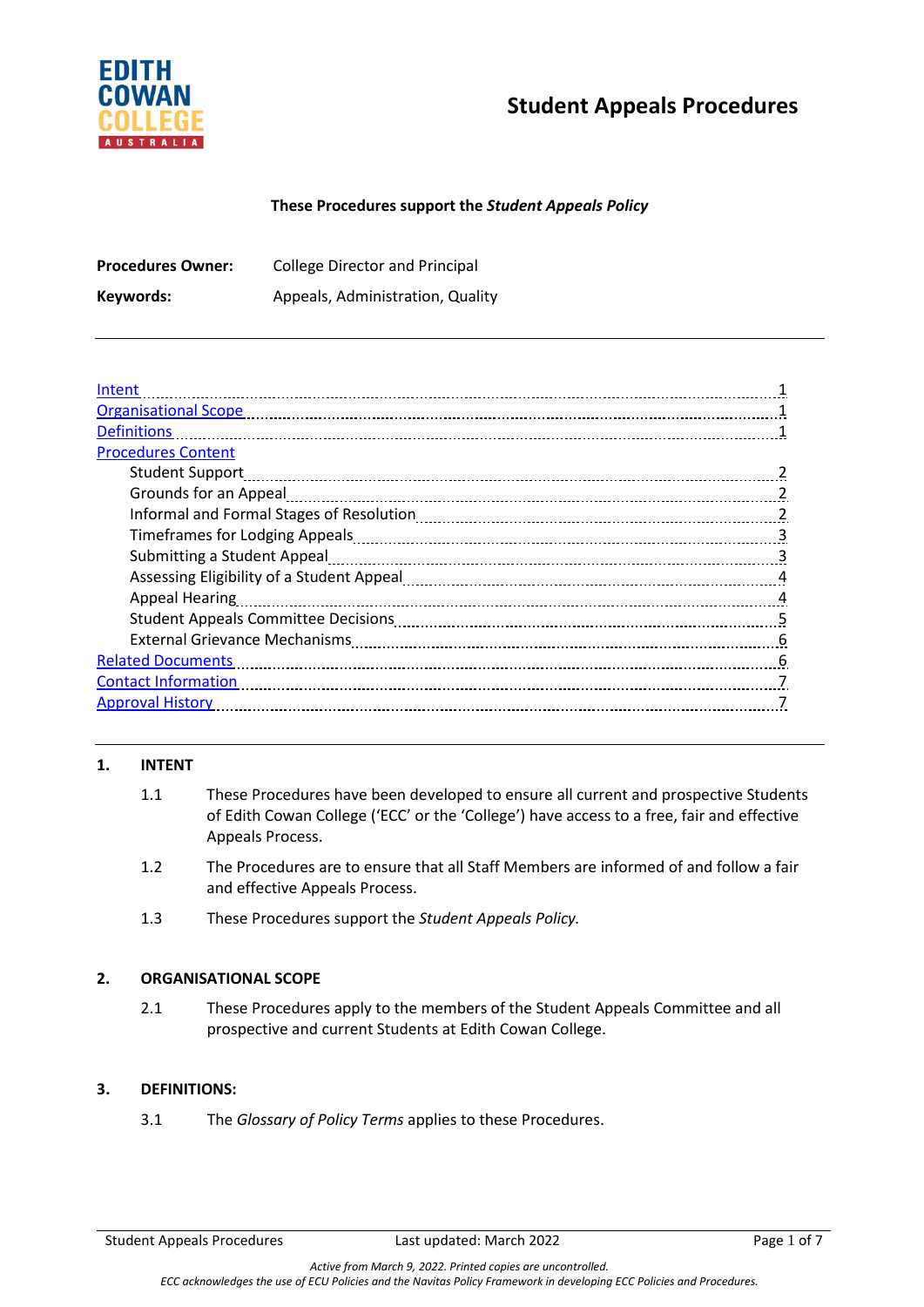

#### **4. PROCEDURES CONTENT**

#### **Studentsupport**

- 4.1 Students must be provided with and encouraged to carefully read the guidance information provided on the Student Appeal Form.
- 4.2 Students may contact the Student Counsellor and/or Student and Academic Services for advice and/or assistance prior to submitting their Student Appeal.
- 4.3 Contact with the Student Counsellorshould occur as soon as possible so there is sufficient time for their advice and assistance to be provided before the Student Appeal Form is submitted.
- 4.4 No extension of time will be granted for Students who seek the Student Counsellor's assistance. Students must still submit their Student Appeal within the timeframes specified in Clauses 4.10 – 4.12. Students are not required to seek or wait for approval and/or feedback from the Student Counsellor prior to submitting their Student Appeal.

#### **Grounds for an Appeal**

- 4.5 Where permitted under the relevant Academic Policy and Procedures, a Student may lodge a Student Appeal against a decision made by a Staff Member or by a governing body such as the Board of Examiners.
- 4.6 A Student may lodge a Student Appeal against a decision that was either:
	- a) an Academic decision, requiring the exercise of academic judgment in relation to a Student's studies or a decision made under a Policy owned by the Academic Director or the Director of Studies; or
	- b) an administrative decision, which relates to the application of Policy and Procedures of the College in relation to the Student.

However, a Student Appeal may only consider the decision-making; the consideration of academic merit ended with a Formal Review, if the relevant Academic Policy or Procedures allowed for a Formal Review.

- 4.7 A Student Appeal may only be made on one or both of the following grounds:
	- a) the decision being Appealed (i.e. the decision made by the College decision-maker) did not comply with the relevant College Policies and/or Procedures;
	- b) there is new evidence that was not known, or reasonably available to the Student, before the decision was made (including Extenuating Circumstances that the decision-maker was not made aware of at the time the decision was made).

#### **Informal and Formal Stages of Resolution**

4.8 Where an Academic Policy or Procedure allows for Informal and/or Formal Review, a Student may only submit a Student Appeal against an academic decision when they have gone through each stage of the review process for Academic Decisions, i.e. they have engaged in an Informal Review and a Formal Review of the academic decision.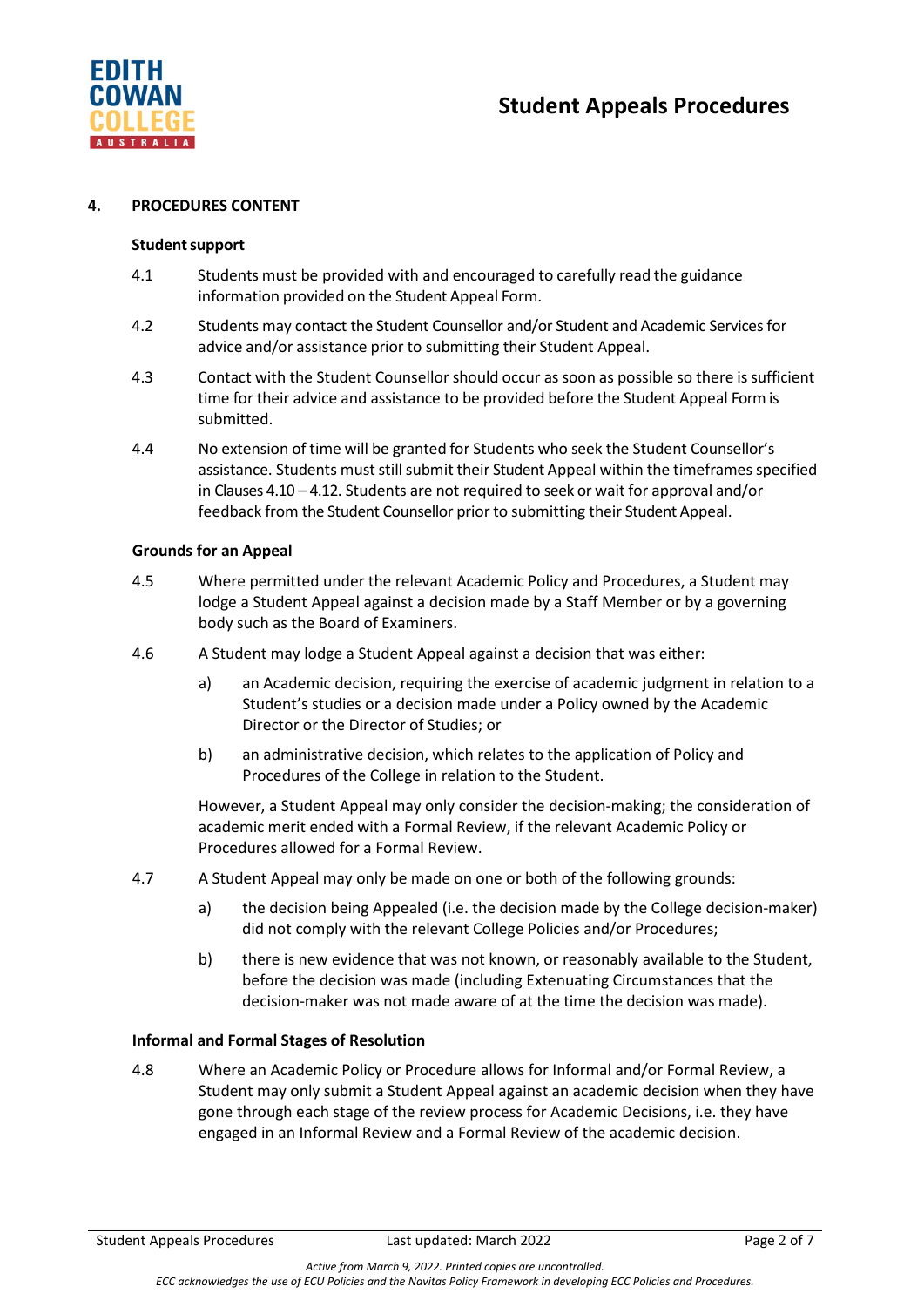

4.9 Where an ECC Policy or Procedure allows for Informal and/or Formal Complaints, a Student may only submit an Appeal against an administrative decision made by the College once they have gone through each stage of the College's Student Complaints process, i.e. they have tried to resolve a Complaint informally and have received a written response to a Formal Student Complaint.

## **Timeframes for Lodging Appeals**

- 4.10 A Student must lodge a Student Appeal using the Student Appeal Form:
	- a) within ten (10) Calendar Days of written notification of the decision being Appealed; or
	- b) within ten (10) Calendar Days of the written notification of the outcome of a Formal Complaint or a Formal Review (if permitted under the relevant Policy and Procedure).
- 4.11 The application for a Student Appeal will be referred to Student and Academic Services using the Prescribed Process. An application for a Student Appeal that is not made using the Prescribed Process, or that the Quality and Compliance Manager decides (in their absolute discretion) is incomplete or manifestly inadequate, will be returned to the Student within seven (7) Calendar Days, together with a written explanation of the inadequacy.

The Student may then within a further seven (7) Calendar Days re-submit their Student Appeal in accordance with the Prescribed Process. The Quality and Compliance Manager is not obliged to return an application more than once. Any resubmitted documentation will be considered as it is presented to the Student Appeals Committee.

4.12 Where a Studentwishesto lodge an Appealto the Student Appeals Committee outside ofthe periods described in clauses 4.10 or 4.11, the Student must provide sufficient reasons and evidence asto why their request should be considered out-of-time. The Quality and Compliance Manager may in Exceptional Circumstances and in their absolute discretion, extend the timeframes in Clauses 4.10 or 4.11 where it is appropriate to do so.

## **Submitting a Student Appeal**

- 4.13 Students must submit their Student Appeal in writing on a completed Student Appeal Form and must:
	- a) clearly explain the decision being Appealed; and
	- b) clearly explain the grounds of Appeal by either explaining:
		- i. how the decision (or the process to reach that decision) does not comply with the relevant College Policy and/or Procedure or why the Student believes the Policy and/or Procedure was applied to them unfairly; and/or
		- ii. the new evidence now available and how this impacts the decision (this includes Extenuating Circumstances that the decision-maker was not made aware of at the time the decision was made and how these circumstances could have affected the decision); and
	- c) attach copies of all supporting evidence including any new evidence and explain how this evidence supports their ground(s) of Appeal. Each item of evidence must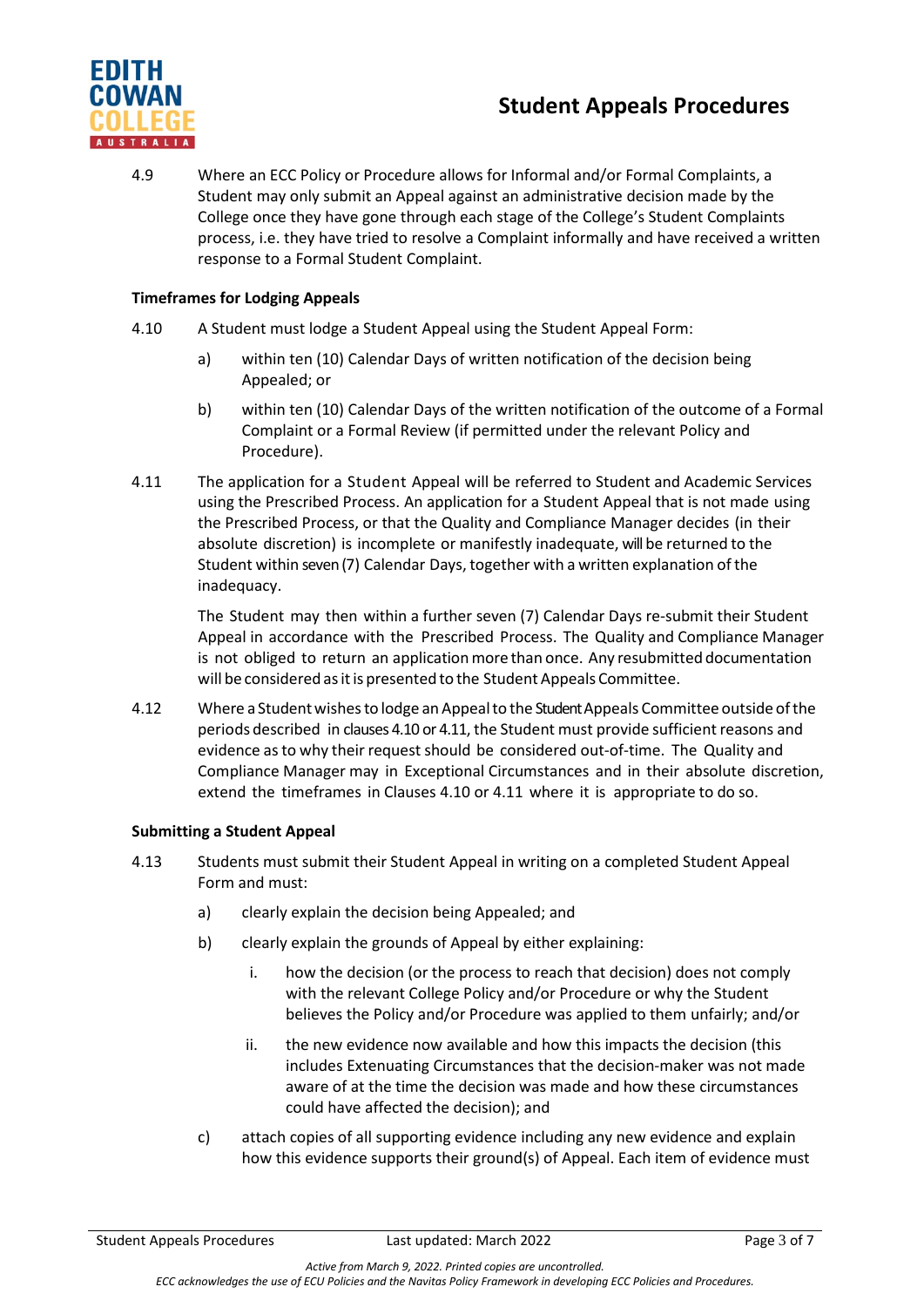

be listed on the application form and be attached with a matching file name. Where extenuating Circumstances causing late submission of the Student Appeal are claimed, the Student must also attach evidence of the extenuating circumstances.

## **Assessing Eligibility of a Student Appeal**

- 4.14 Student and Academic Services will refer an accepted or resubmitted Student Appeal to the Student Appeals Committee to assess its eligibility.
- 4.15 If the Student Appeals Committee decides that the Student Appeal isfrivolous, vexatious or devoid of merit, the Student Appeal may be dismissed. This dismissal will be communicated to the Student in writing and recorded in the College's Student management system(s).
- 4.16 If the Appeal is not dismissed, the Chair or Deputy Chair may convene a hearing of the Student Appeals Committee.

### **Appeal Hearing**

- 4.17 If a Student Appeal hearing is to be held, the Student Appeals Committee will conduct that hearing within twenty-one (21) Calendar Days of the date on which the Appeal was submitted (or resubmitted), or such longer period as may be approved by the Chair or Deputy Chair of the Student Appeals Committee, acting reasonably.
- 4.18 In arranging for a Student Appeal hearing, the Student Appeals Committee:
	- a) will give the Student a minimum of five (5) Calendar Days' notice of the hearing date;
	- b) may consider evidence presented by College staff member(s) in response to the Student Appeal;
	- c) may (but is not obliged to) request the Student or Staff member(s) to provide further written material on parts or all of the Student Appeal;
	- d) may decide on the matters on which it will hear oral evidence or argument;
	- e) will invite oral submissions from both the Student and appropriate Staff member(s), and provide opportunities for each party to comment on or question the submission(s) of the other at the hearing;
	- f) may limit the time available for presenting the respective cases of parties before it at a hearing, to an extent that it considers it would not impede a fair and adequate hearing of the matter; and
	- g) may adjourn a hearing at any time.
- 4.19 The hearing may, at the Chair or Deputy Chair's discretion, be conducted in person, by telephone, teleconference or videoconference or by any other means, provided that the Student's preference is considered when making that decision.
- 4.20 Where Staff members provide written material before the hearing, the Student will be provided with a copy of such material and given reasonable opportunity at or before the hearing to respond to it.
- 4.21 If the Student does not attend their scheduled hearing, then the Student Appeals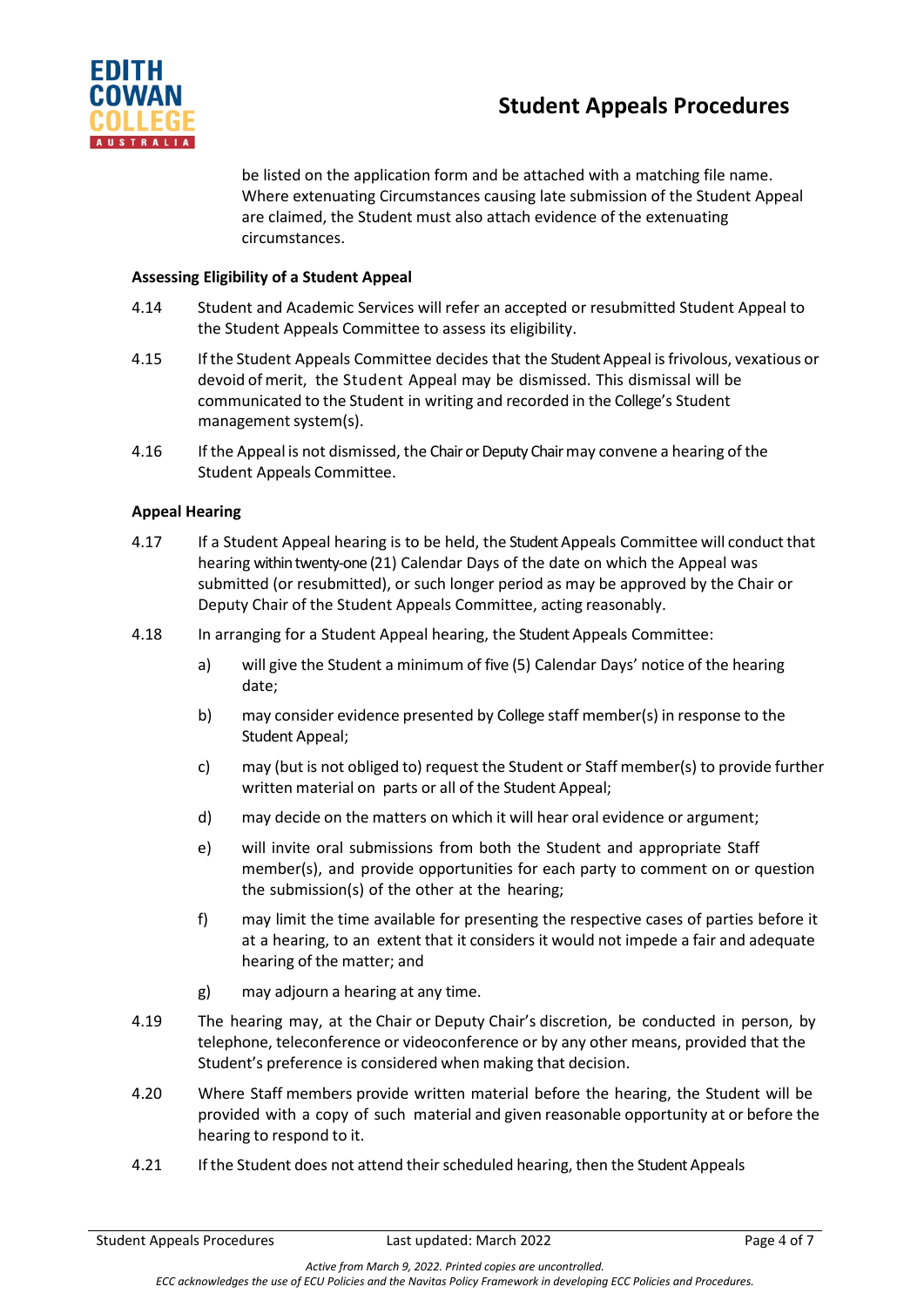

Committee may in any event determine the Student Appeal based on the evidence before it, including any new evidence, and including any evidence presented by Staff to the Student Appeals Committee at the hearing.

4.22 The Student may appoint a Student Leader, friend, or family member to act as a support person during the Student Appeal on the Student's behalf or otherwise accompany or assist them in relation to the Student Appeal but may not be legally represented at the hearing.

## **Student Appeals Committee Decisions**

- 4.23 For Student Appeals on the ground of non-compliance with the relevant College Policy and/or Procedures, the Student Appeals Committee will decide on the balance of probabilities whether:
	- a) the ground of Appeal is substantiated; and
	- b) if the ground of Appeal is substantiated, uphold the Appeal (in whole or in part) and decide:
		- i. if the decision being Appealed should be varied or overturned; and
		- ii. if any penalty applied as part of the decision being Appealed should be varied or replaced with a different penalty; or
	- c) if the ground of Appeal is not substantiated, dismiss the Student Appeal.
- 4.24 For Student Appeals on the ground of new evidence (including Extenuating Circumstances) the Student Appeals Committee will decide whether:
	- a) the ground of Appeal is substantiated; and
	- b) if the ground of Appeal is substantiated:
		- i. make a new decision about the original matter, taking the new evidence into account, and make a finding on the balance of probabilities; or
		- ii. refer the matter to the original decision-maker or another decision-maker in the same organizational area to reconsider the matter and make a new decision, taking the new evidence into account, and make a finding on the balance of probabilities; or
	- c) if the ground of Appeal is not substantiated, dismiss the Appeal.
	- d) The Appeals Committee may also decide that although the ground of Appeal is substantiated, neither the decision being Appealed nor any penalty should be overturned, varied or replaced. In this case, the Student Appeals Committee may uphold the Appeal but confirm the original finding and penalty or penalties.
- 4.25 Each member of the Student Appeals Committee involved in the hearing of an Appeal, including the Chair or Deputy Chair, will have one deliberative vote only. In the event of a tied vote, the Student Appeal will be declared lost and will be dismissed.
- 4.26 Written records of the proceedings of the Student Appeals Committee will be kept, including:
	- a) details of persons in attendance;
	- b) a summary of submissions made to the Student Appeals Committee;
	- c) the Student Appeals Committee's decision; and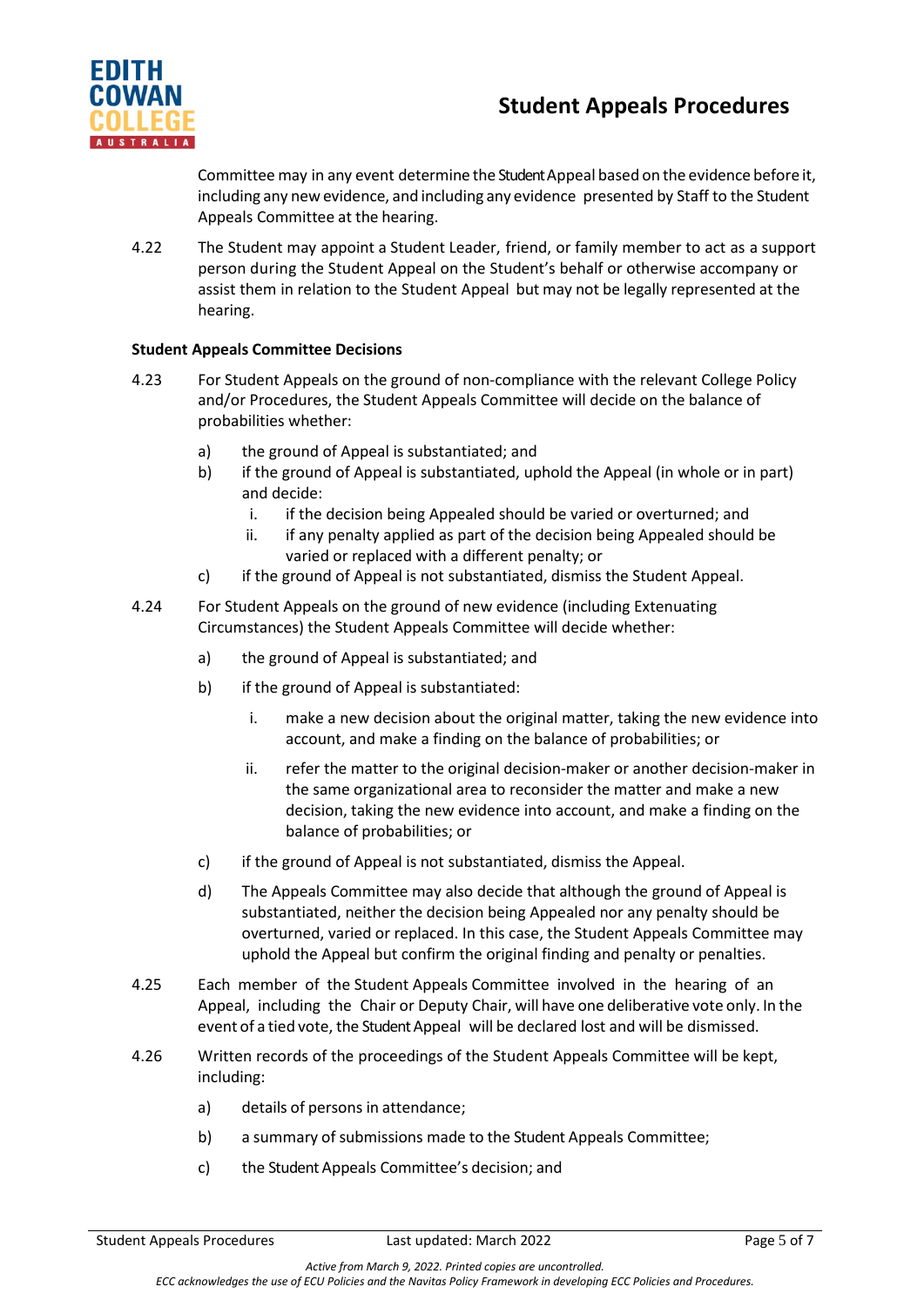

- d) the reason(s) for the Student Appeals Committee's decision.
- 4.27 The College will notify the Student of the Student Appeals Committee's decision and its reasons for the decision within seven (7) Calendar Days of the decision being made. The decision will be recorded on the College's Student Management System(s).
- 4.28 The Student Appeals Committee may, in its absolute discretion, consolidate or separate Appeals, and may make one consolidated determination addressing allmatters, having due regard to principles of natural justice.
- 4.29 The Appeals Committee is the final avenue of Appeal within the College.

### **External Grievances Mechanisms**

4.30 Students may choose to lodge a grievance with an external agency and must be provided with information about external routes for grievance resolution, for instance, the Western Australia Ombudsman, the Overseas Student Ombudsman, WorkSafe, the Human Rights and Equal Opportunity Commission, the State Administrative Tribunal or other external agencies that may be relevant depending on the nature of the grievance.

### **5. RELATED DOCUMENTS:**

- 5.1. These Procedures support the *Student Appeals Policy*.
- 5.2. These Procedures are, for grievances related to administrative issues and services, related to the following:

*Student Complaints Policy Student Complaint Form*

5.3 Academic review mechanisms (for grievances related to Assessment, Unit Results and Grades, Recognition of Prior Learning, Academic Progress status, Study Load, Academic Misconduct Outcomes and penalties, Examinations and Deferred Examinations) are outlined in the relevant policies, including:

> *Academic Integrity Policy Academic Progression Policy Assessment Policy Credit and Recognition of Prior Learning (RPL) Policy Enrolment Policy*

5.4 These Procedures are designed to meet ECC's obligations under the following:

Australian Standard *Customer Satisfaction – [Guidelines for complaint handling in](https://www.iso.org/standard/65712.html)  [organizations \(AS ISO 10002-2006\)](https://www.iso.org/standard/65712.html) [TEQSA Act 2011](https://www.teqsa.gov.au/teqsa-act) [TEQSA Guidance Note: Grievance and Complaint Handling \(2019\)](https://www.teqsa.gov.au/for-providers/resources/guidance-note-grievance-and-complaint-handling) [Higher Education Provider Guidelines –](https://www.legislation.gov.au/Details/F2020C00676) Chapter 4 [Higher Education Support Act 2003 –](https://www.legislation.gov.au/Details/C2019C00033) Subdivision 19-D [Higher Education Standards \(Threshold Standards\) 2015](https://www.legislation.gov.au/Details/F2015L01639)*